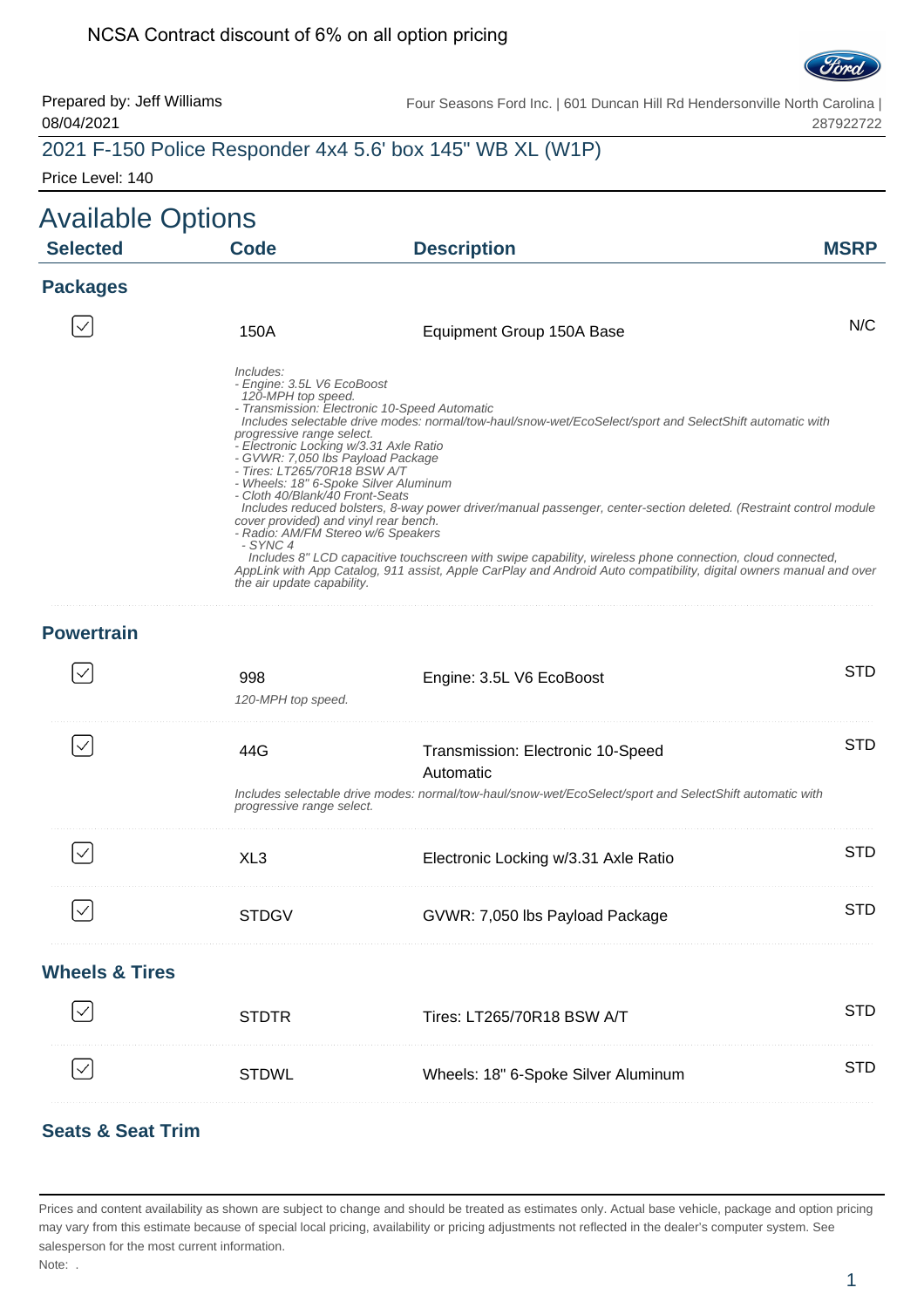

#### 2021 F-150 Police Responder 4x4 5.6' box 145" WB XL (W1P)

Price Level: 140

|                      | <b>Available Options (cont'd)</b>                                                                                                                                                                    |                                                                                                                                                                                            |             |
|----------------------|------------------------------------------------------------------------------------------------------------------------------------------------------------------------------------------------------|--------------------------------------------------------------------------------------------------------------------------------------------------------------------------------------------|-------------|
| <b>Selected</b>      | <b>Code</b>                                                                                                                                                                                          | <b>Description</b>                                                                                                                                                                         | <b>MSRP</b> |
| $\checkmark$         | P                                                                                                                                                                                                    | Cloth 40/Blank/40 Front-Seats                                                                                                                                                              | <b>STD</b>  |
|                      | cover provided) and vinyl rear bench.                                                                                                                                                                | Includes reduced bolsters, 8-way power driver/manual passenger, center-section deleted. (Restraint control module                                                                          |             |
|                      | X                                                                                                                                                                                                    | HD Police-Grade Cloth 40/Console/40<br><b>Front-Seats</b>                                                                                                                                  | N/C         |
|                      |                                                                                                                                                                                                      | Includes reduced bolsters, 8-way power driver/manual passenger, flow-through console with steering column<br>mounted shift (Restraint Control Module cover provided) and cloth rear bench. |             |
|                      | 61P                                                                                                                                                                                                  | 8-Way Power Passenger Seat                                                                                                                                                                 | \$295.00    |
| <b>Other Options</b> |                                                                                                                                                                                                      |                                                                                                                                                                                            |             |
|                      | 145WB                                                                                                                                                                                                | 145" Wheelbase                                                                                                                                                                             | <b>STD</b>  |
| $\checkmark$         | <b>PAINT</b>                                                                                                                                                                                         | Monotone Paint Application                                                                                                                                                                 | <b>STD</b>  |
|                      | 53A                                                                                                                                                                                                  | <b>Trailer Tow Package</b>                                                                                                                                                                 | \$995.00    |
|                      |                                                                                                                                                                                                      | Ordering the Trailer Tow Package does not include Trailer Tow Mirrors. Trailer Tow Mirrors<br>are a standalone option and must be ordered separately. (Option Code: 54Y/59S).              |             |
|                      | Towing capability up to 10,700 lbs.<br>Includes:<br>- Class IV Trailer Hitch Receiver<br>- Auxiliary Transmission Oil Cooler<br>- Engine Oil Cooler<br>- Pro Trailer Backup Assist<br>- Tailgate LED | Includes smart trailer tow connector and 4-pin/7-pin wiring harness.                                                                                                                       |             |
|                      | 17T                                                                                                                                                                                                  | <b>Tow Technology Package</b>                                                                                                                                                              | \$880.00    |
|                      | <i>Includes:</i><br>- Integrated Trailer Brake Controller<br>BLIS.<br>- 360 Degree Camera                                                                                                            | Includes smart trailer tow connector and trailer reverse guidance.<br>- Blind Spot Monitoring System w/Cross Traffic Alert                                                                 |             |
|                      | 85H                                                                                                                                                                                                  | Backup Alarm System                                                                                                                                                                        | \$145.00    |
|                      | 41A                                                                                                                                                                                                  | <b>Badge Delete</b><br>Removes rear police responder badge.                                                                                                                                | N/C         |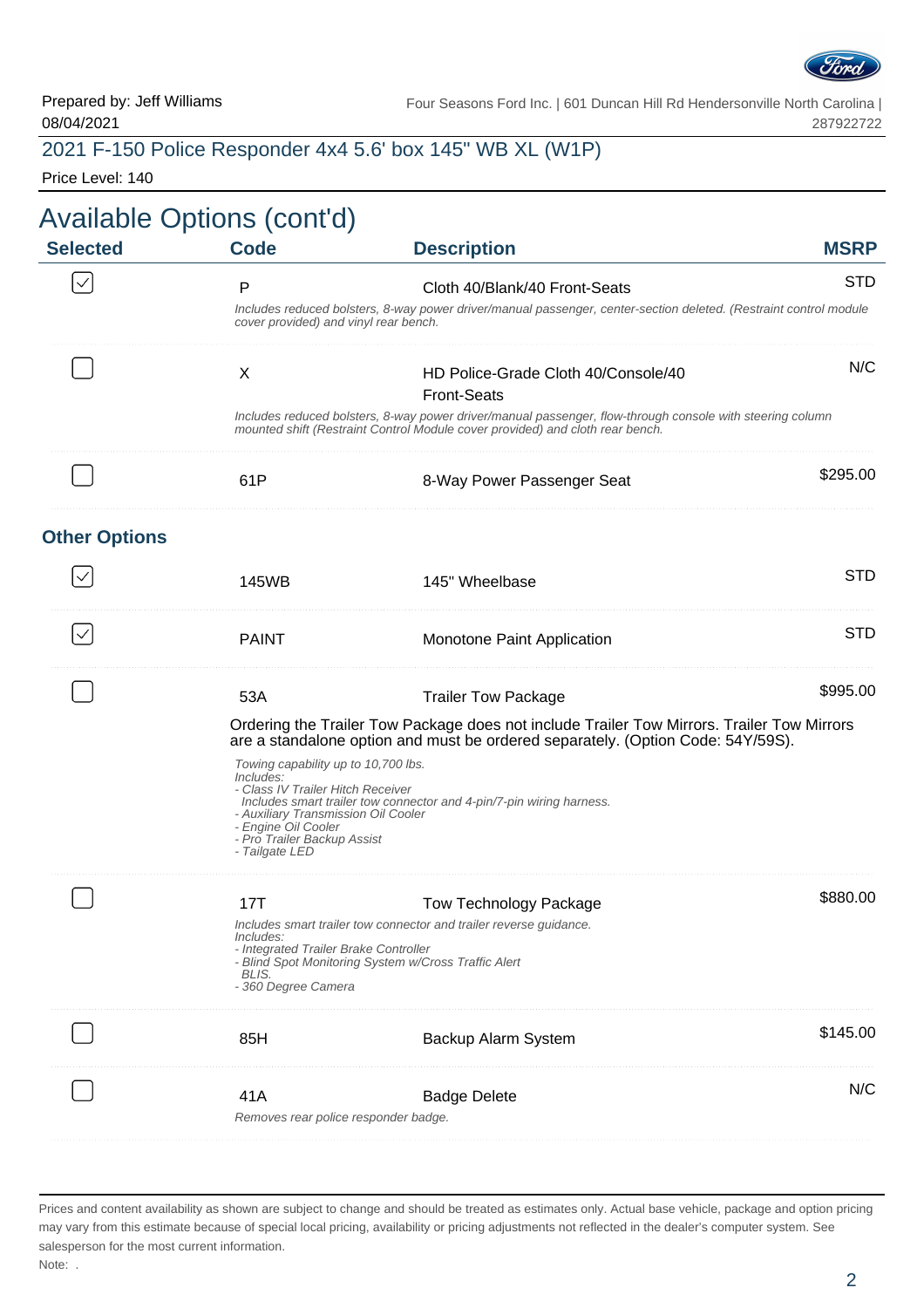

#### 2021 F-150 Police Responder 4x4 5.6' box 145" WB XL (W1P)

Price Level: 140

| <b>Selected</b> | <b>Available Options (cont'd)</b><br><b>Code</b>                                                                                                         | <b>Description</b>                                                                                                                      | <b>MSRP</b> |  |  |
|-----------------|----------------------------------------------------------------------------------------------------------------------------------------------------------|-----------------------------------------------------------------------------------------------------------------------------------------|-------------|--|--|
|                 | 18B                                                                                                                                                      | <b>Black Platform Running Boards</b>                                                                                                    | \$250.00    |  |  |
|                 | 91B                                                                                                                                                      | <b>Blind Spot Monitoring System w/Cross</b><br><b>Traffic Alert</b>                                                                     | \$590.00    |  |  |
|                 | BLIS.                                                                                                                                                    |                                                                                                                                         |             |  |  |
|                 | 435                                                                                                                                                      | Power-Sliding Rear-Window                                                                                                               | \$350.00    |  |  |
|                 | 55B<br>Includes 4 premium locking cleats.                                                                                                                | <b>BoxLink</b>                                                                                                                          | \$80.00     |  |  |
|                 | 17C                                                                                                                                                      | Chrome Front & Rear Bumpers                                                                                                             | \$175.00    |  |  |
|                 | 60C                                                                                                                                                      | Pre-Collision Assist w/Pedestrian<br>Detection                                                                                          | \$145.00    |  |  |
|                 | Includes forward collision warning and automatic emergency braking. Note: Includes unique one-touch temporary<br>disable switch for Law Enforcement use. |                                                                                                                                         |             |  |  |
|                 | 942                                                                                                                                                      | Daytime Running Lamps                                                                                                                   | \$45.00     |  |  |
|                 | Non-controllable.                                                                                                                                        | The non-controllable 942 Daytime Running Lamps (DRL) replace the standard Daytime<br>Running Lamps (DRL) (On/Off Cluster Controllable). |             |  |  |
|                 | 41H                                                                                                                                                      | <b>Engine Block Heater</b>                                                                                                              | \$90.00     |  |  |
|                 | 595                                                                                                                                                      | Fog Lamps                                                                                                                               | \$140.00    |  |  |
|                 | 47R                                                                                                                                                      | Tray Style Floor Liner                                                                                                                  | \$200.00    |  |  |
|                 | 168                                                                                                                                                      | Color-Coordinated Carpet w/Carpeted                                                                                                     | \$145.00    |  |  |
|                 | Includes matching floor mats.                                                                                                                            | <b>Floor Mats</b>                                                                                                                       |             |  |  |
|                 | 153                                                                                                                                                      | <b>Front License Plate Bracket</b>                                                                                                      | N/C         |  |  |
|                 |                                                                                                                                                          | Standard in states where required by law, optional to all others.                                                                       |             |  |  |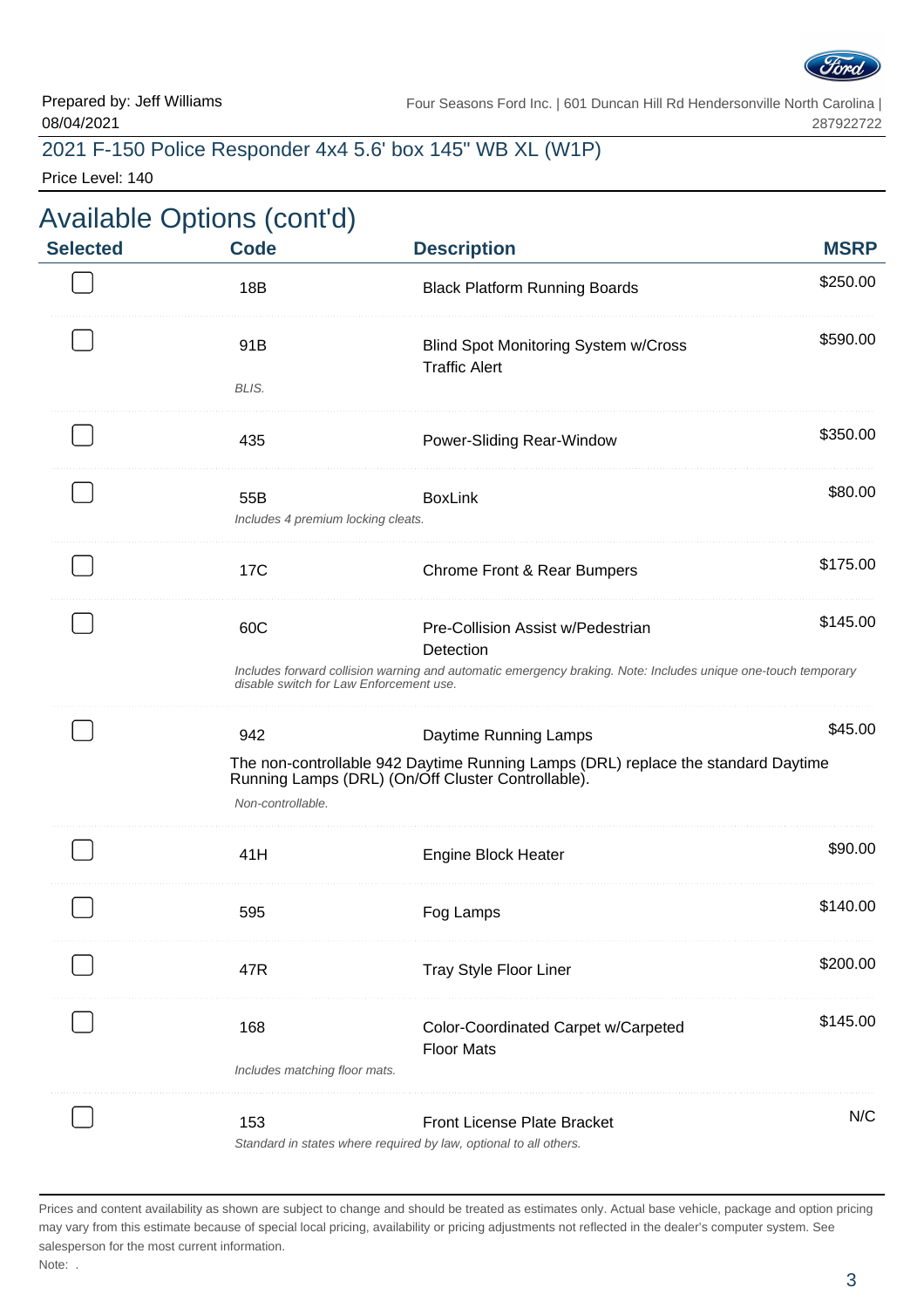

### 2021 F-150 Police Responder 4x4 5.6' box 145" WB XL (W1P)

Price Level: 140

| <b>Selected</b> | <b>Code</b>                                              | <b>Description</b>                                                                                                                                                                                                                              | <b>MSRP</b> |
|-----------------|----------------------------------------------------------|-------------------------------------------------------------------------------------------------------------------------------------------------------------------------------------------------------------------------------------------------|-------------|
|                 | 67T                                                      | Integrated Trailer Brake Controller                                                                                                                                                                                                             | \$275.00    |
|                 | 61A<br><i>Includes:</i><br>Includes matching floor mats. | Interior Upgrade Package<br>Includes floor console without shifter. Note: Maintains column shifter.<br>- Color-Coordinated Carpet w/Carpeted Floor Mats                                                                                         | \$595.00    |
|                 |                                                          | - HD Police-Grade Cloth 40/Console/40 Front-Seats<br>Includes reduced bolsters, 8-way power driver/manual passenger, flow-through console with steering column<br>mounted shift (Restraint Control Module cover provided) and cloth rear bench. |             |
|                 | 54R<br>Includes:                                         | <b>Power Glass Heated Sideview Mirrors</b><br>Includes manual folding, turn signal and black skull caps.<br>- Interior Auto-Dimming Rearview Mirror                                                                                             | \$305.00    |
|                 | 54Y                                                      | Manual-Folding Power Glass Trailer<br><b>Tow Mirror</b><br>Includes manual telescoping, heat, turn signal and black skull caps.                                                                                                                 | \$395.00    |
|                 | 59S                                                      | High-Intensity LED Security Approach<br>Lamps<br>Includes LED sideview mirror lights. NOTE: LED sideview mirror lights are not directional police spot lamps.                                                                                   | \$175.00    |
|                 | 50M                                                      | <b>Interior Work Surface</b><br>Includes positional flat work space in the console that provides comfortable support by raising, rotating or sliding<br>forward to either the driver or passenger sides.                                        | \$165.00    |
|                 | 47P                                                      | Police Engine Idle Feature<br>This feature allows you to leave the engine running and prevents your vehicle from unauthorized use when outside of<br>your vehicle. Allows the key to be removed from ignition while vehicle remains idling.     | \$260.00    |
|                 | 924                                                      | Rear Window Fixed Privacy Glass                                                                                                                                                                                                                 | \$100.00    |
|                 | 57Q                                                      | <b>Rear Window Defroster</b>                                                                                                                                                                                                                    | \$220.00    |
|                 | 96L                                                      | <b>Rear Wheel Arch Liner</b>                                                                                                                                                                                                                    | \$180.00    |
|                 | <b>STDRD</b>                                             | Radio: AM/FM Stereo w/6 Speakers                                                                                                                                                                                                                | <b>STD</b>  |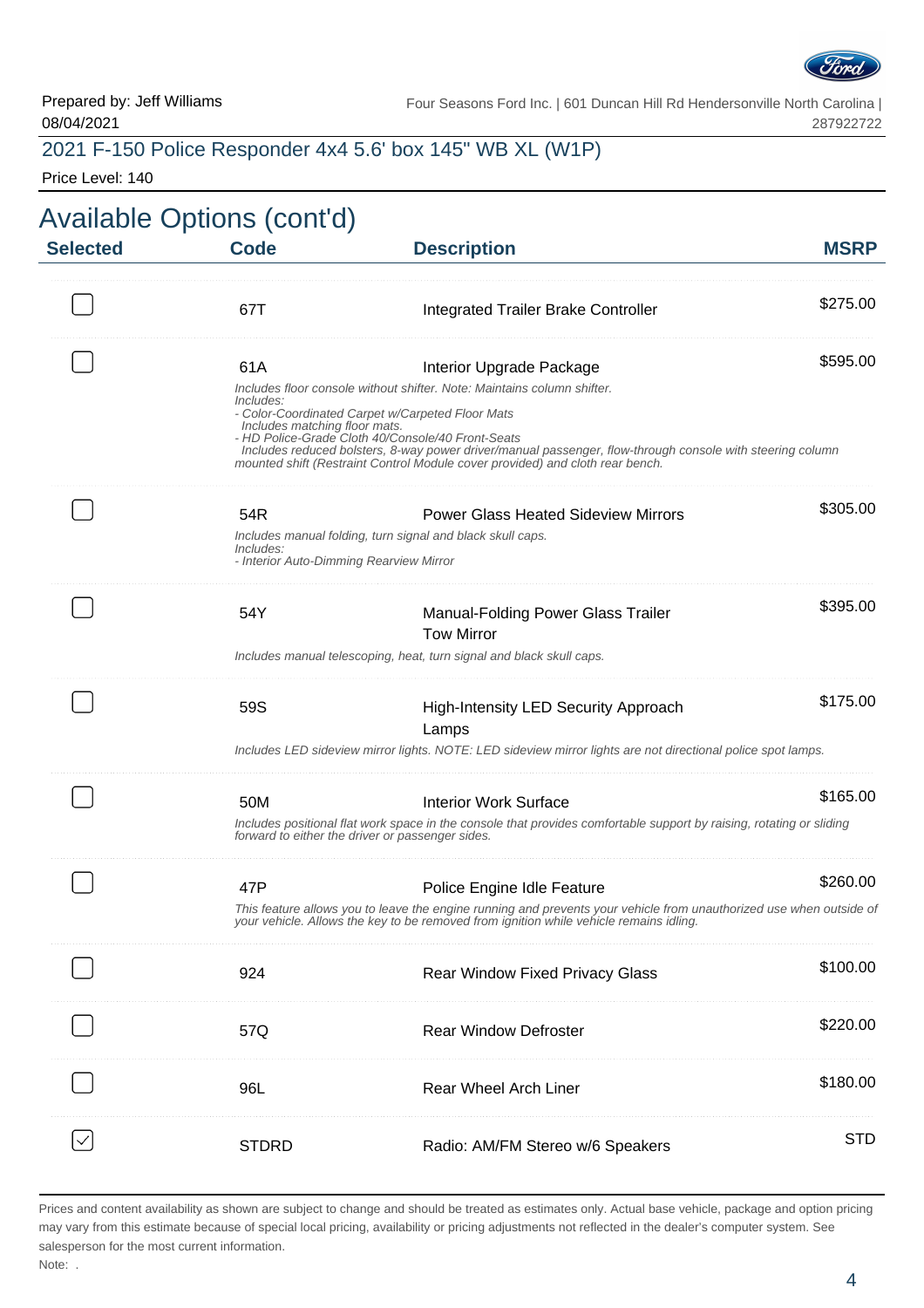

### 2021 F-150 Police Responder 4x4 5.6' box 145" WB XL (W1P)

Price Level: 140

| <b>MSRP</b> | <b>Description</b>                                                                                                                                                                                                                      | <b>Code</b>                                 | <b>Selected</b> |
|-------------|-----------------------------------------------------------------------------------------------------------------------------------------------------------------------------------------------------------------------------------------|---------------------------------------------|-----------------|
|             | Includes 8" LCD capacitive touchscreen with swipe capability, wireless phone connection, cloud connected, AppLink<br>with App Catalog, 911 assist, Apple CarPlay and Android Auto compatibility, digital owners manual and over the air | Includes:<br>- SYNC 4<br>update capability. |                 |
| N/C         | SIRIUS XM Radio                                                                                                                                                                                                                         | 582                                         |                 |
| \$325.00    | SYNC 4 w/Enhanced Voice<br>Recognition                                                                                                                                                                                                  | 524                                         |                 |
|             | Includes 8" LCD capacitive touchscreen with swipe capability, Ford digital assistant and connected navigation with                                                                                                                      | free 90-day trial.                          |                 |
| \$430.00    | Tailgate Step w/Tailgate Work Surface                                                                                                                                                                                                   | 63T                                         |                 |
| \$340.00    | Remote Keyless-Entry Key Fob w/o<br><b>Key Pad</b><br>Less PATS. Includes 4-key fobs. Note: Available with Keyed Alike. However, key fobs are not fobbed alike when                                                                     | 67P                                         |                 |
|             |                                                                                                                                                                                                                                         | ordered with Keyed Alike.                   |                 |
| \$50.00     | Keyed Alike - 1435x<br>Note: These are inner-milled keys, unique to F-150 Police Responder and not compatible with Police Interceptor                                                                                                   | 62E<br>Utility.                             |                 |
| \$50.00     | Keyed Alike - 1284x<br>Note: These are inner-milled keys, unique to F-150 Police Responder and not compatible with Police Interceptor                                                                                                   | 62B<br>Utility.                             |                 |
| \$50.00     | Keyed Alike - 0135x<br>Note: These are inner-milled keys, unique to F-150 Police Responder and not compatible with Police Interceptor                                                                                                   | 62D<br>Utility.                             |                 |
| \$50.00     | Keyed Alike - 0576x<br>Note: These are inner-milled keys, unique to F-150 Police Responder and not compatible with Police Interceptor                                                                                                   | 62F<br>Utility.                             |                 |
| \$50.00     | Keyed Alike - 1111x<br>Note: These are inner-milled keys, unique to F-150 Police Responder and not compatible with Police Interceptor                                                                                                   | 62J<br>Utility.                             |                 |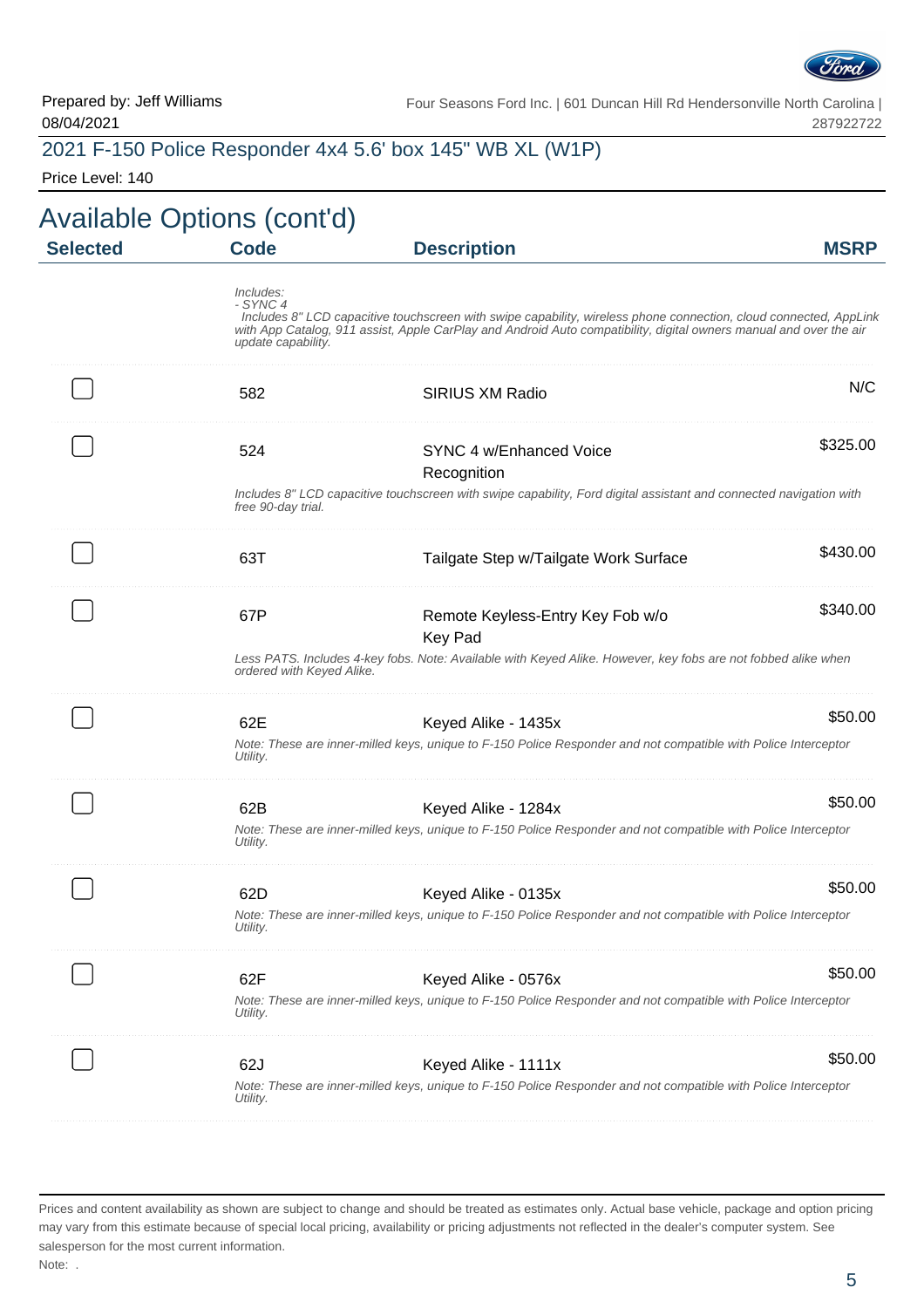

#### 2021 F-150 Police Responder 4x4 5.6' box 145" WB XL (W1P)

Price Level: 140

|                 | <b>Available Options (cont'd)</b>     |                                                                                                                |             |
|-----------------|---------------------------------------|----------------------------------------------------------------------------------------------------------------|-------------|
| <b>Selected</b> | <b>Code</b>                           | <b>Description</b>                                                                                             | <b>MSRP</b> |
|                 | 62C                                   | Keyed Alike - 1294x                                                                                            | \$50.00     |
|                 | Utility.                              | Note: These are inner-milled keys, unique to F-150 Police Responder and not compatible with Police Interceptor |             |
|                 | 62G                                   | Keyed Alike - 0151x                                                                                            | \$50.00     |
|                 | Utility.                              | Note: These are inner-milled keys, unique to F-150 Police Responder and not compatible with Police Interceptor |             |
|                 | 90 <sub>B</sub>                       | Aluminum Crossbed Toolbox by                                                                                   | \$625.00    |
|                 |                                       | <b>Weather Guard</b>                                                                                           |             |
|                 | Ford accessory.                       |                                                                                                                |             |
|                 | Defender series.                      |                                                                                                                |             |
|                 | 90P                                   | Premium Aluminum Crossbed Storage<br><b>Toolbox</b>                                                            | \$795.00    |
|                 | Ford accessory.                       |                                                                                                                |             |
|                 | By Weather Guard. (Model # 127-0-02). |                                                                                                                |             |
|                 | 96P                                   | Plastic Drop-In Bedliner                                                                                       | \$350.00    |
|                 | Ford accessory.                       |                                                                                                                |             |
|                 | 96W                                   | Tough Bed Spray-In Bedliner                                                                                    | \$595.00    |
|                 | Ford accessory.                       |                                                                                                                |             |
|                 | 96X                                   | Hard Folding Tonneau Pickup Box                                                                                | \$995.00    |
|                 |                                       | Cover                                                                                                          |             |
|                 | Ford accessory.                       |                                                                                                                |             |
|                 | 96T                                   | Soft Folding Tonneau Pickup Box                                                                                | \$525.00    |
|                 |                                       | Cover                                                                                                          |             |
|                 | Ford accessory.                       |                                                                                                                |             |
|                 | 96J                                   | Retractable Tonneau Pickup Box Cover                                                                           | \$1,695.00  |
|                 | Ford accessory.                       |                                                                                                                |             |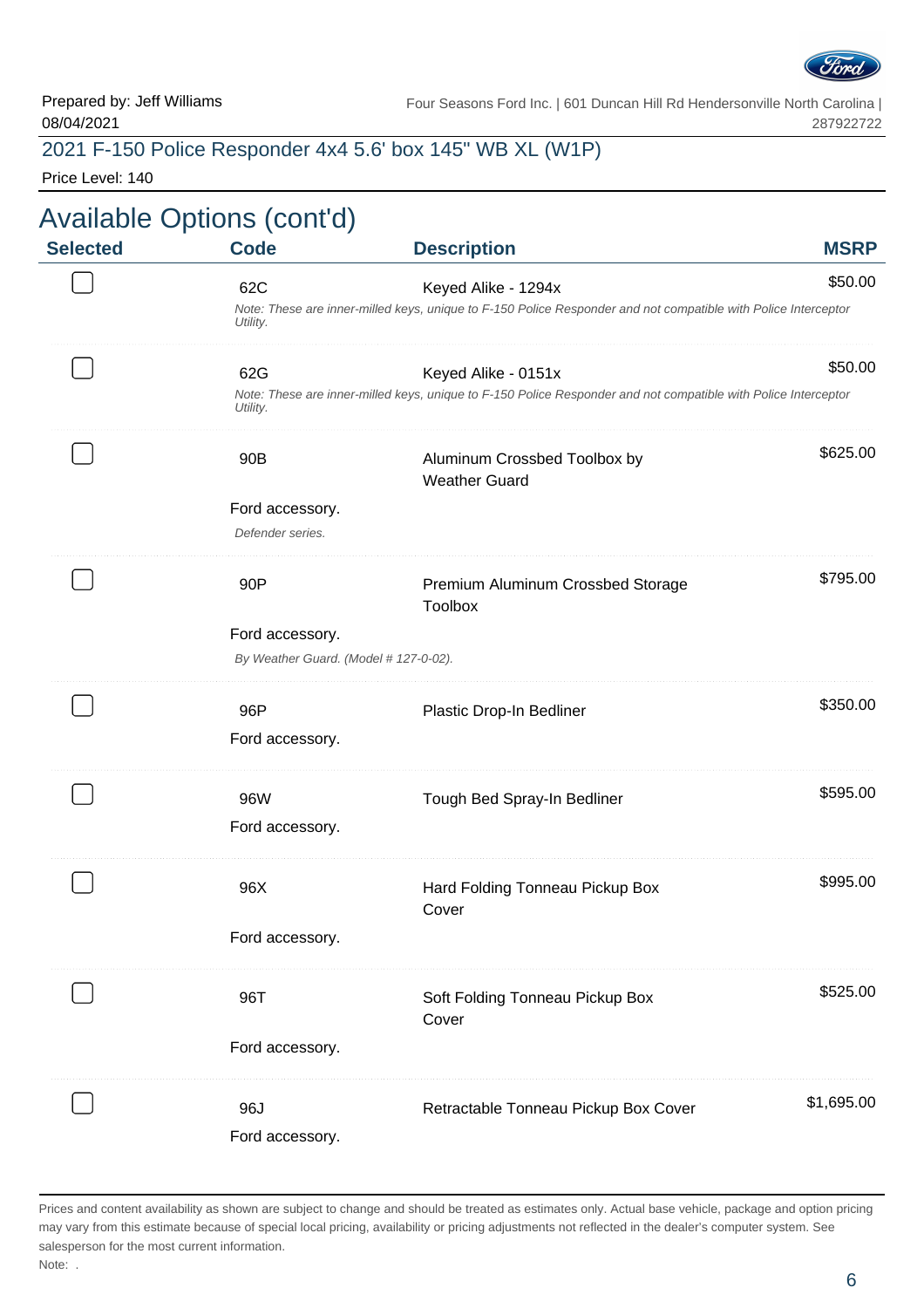

#### 2021 F-150 Police Responder 4x4 5.6' box 145" WB XL (W1P)

Price Level: 140

| <b>Selected</b>                 | <b>Code</b>                                                  | <b>Description</b>                                                                                                                                                              | <b>MSRP</b> |  |  |  |
|---------------------------------|--------------------------------------------------------------|---------------------------------------------------------------------------------------------------------------------------------------------------------------------------------|-------------|--|--|--|
|                                 | Lockable with separate key.                                  |                                                                                                                                                                                 |             |  |  |  |
|                                 | 94R                                                          | Red/Blue Strobe Color LED Warning<br><b>Beacons</b>                                                                                                                             | \$650.00    |  |  |  |
|                                 | Ford accessory.                                              |                                                                                                                                                                                 |             |  |  |  |
|                                 |                                                              | By Sound Off Signal. Includes center high-mounted stop light bar and 2 roof mounted beacons that provide 360<br>degree visibility, (driver side - red / passenger side - blue). |             |  |  |  |
|                                 | 94S                                                          | Amber Strobe Color LED Warning<br><b>Beacons</b>                                                                                                                                | \$600.00    |  |  |  |
|                                 | Ford accessory.                                              |                                                                                                                                                                                 |             |  |  |  |
|                                 | degree visibility.                                           | By Sound Off Signal. Includes center high-mounted stop light bar and 2 roof mounted beacons that provide 360                                                                    |             |  |  |  |
|                                 | 94W                                                          | Amber/White Strobe Color LED<br><b>Warning Beacons</b>                                                                                                                          | \$600.00    |  |  |  |
|                                 | Ford accessory.                                              |                                                                                                                                                                                 |             |  |  |  |
|                                 | degree visibility.                                           | By Sound Off Signal. Includes center high-mounted stop light bar and 2 roof mounted beacons that provide 360                                                                    |             |  |  |  |
|                                 | 90R                                                          | Stowable Loading Ramps (Pre-<br>Installed)                                                                                                                                      | \$595.00    |  |  |  |
|                                 | Ford accessory.                                              |                                                                                                                                                                                 |             |  |  |  |
|                                 | 79V                                                          | <b>COV Required</b>                                                                                                                                                             | N/A         |  |  |  |
|                                 | C <sub>09</sub>                                              | <b>Priced DORA</b>                                                                                                                                                              | N/C         |  |  |  |
| <b>Dealer Installed Options</b> |                                                              |                                                                                                                                                                                 |             |  |  |  |
|                                 | A5CAB                                                        | <b>Bed Divider</b>                                                                                                                                                              | \$365.00    |  |  |  |
|                                 | Shipped separately from the vehicle for dealer installation. |                                                                                                                                                                                 |             |  |  |  |
|                                 | J3CAB                                                        | Smoker's Pack w/Ash/Coin Cup (Dealer<br>Installed)                                                                                                                              | \$95.00     |  |  |  |
|                                 | Shipped separately from the vehicle for dealer installation. |                                                                                                                                                                                 |             |  |  |  |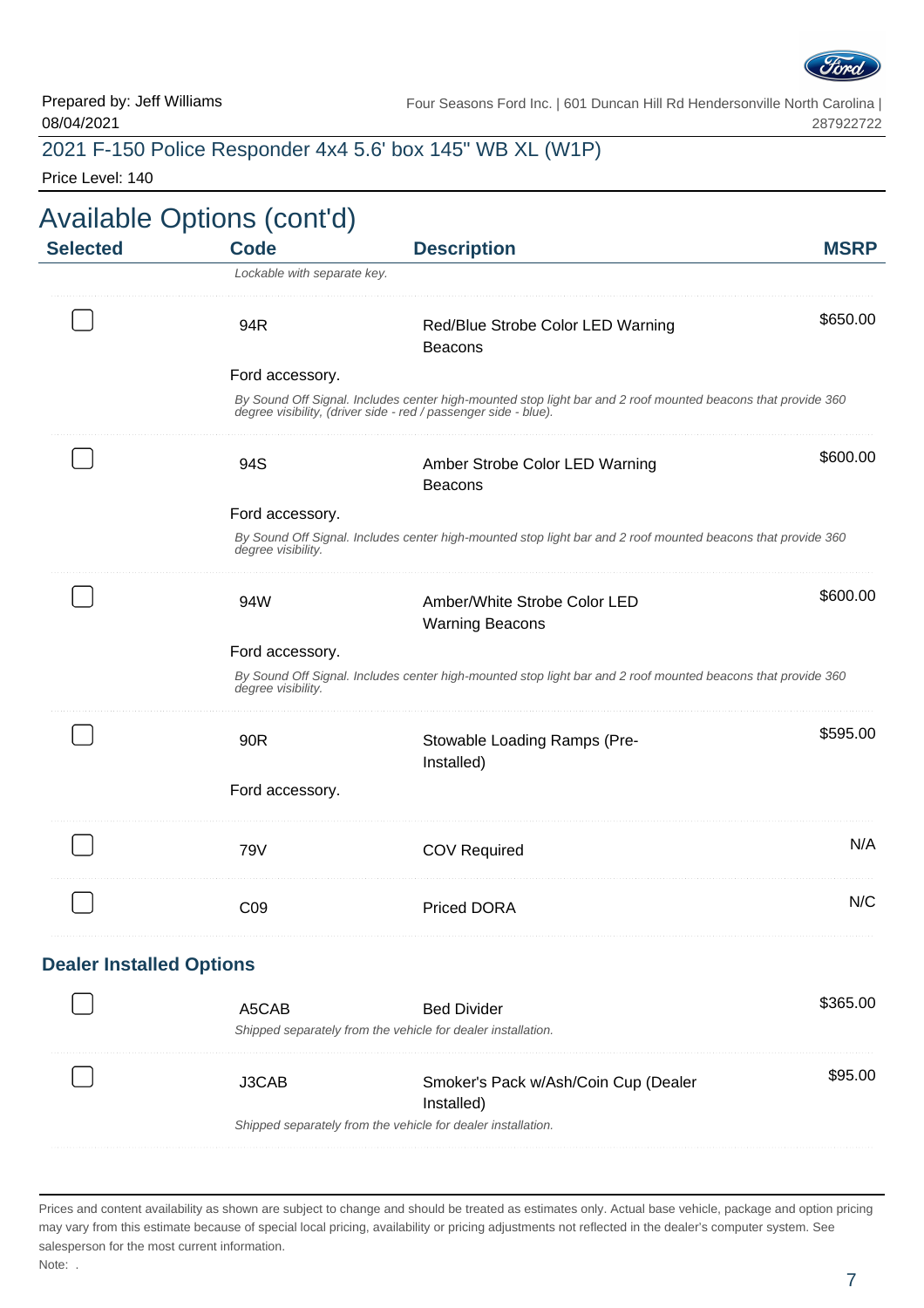

#### 2021 F-150 Police Responder 4x4 5.6' box 145" WB XL (W1P)

Price Level: 140

| <b>Selected</b>      | <b>Available Options (cont'd)</b><br><b>Code</b> | <b>Description</b>                                                                                                                                                                                                                                                                                                                                                                                                                                                                 | <b>MSRP</b> |
|----------------------|--------------------------------------------------|------------------------------------------------------------------------------------------------------------------------------------------------------------------------------------------------------------------------------------------------------------------------------------------------------------------------------------------------------------------------------------------------------------------------------------------------------------------------------------|-------------|
|                      | A9PAB                                            | Foldable Pickup Box Bed Extender<br>Shipped separately from the vehicle for dealer installation.                                                                                                                                                                                                                                                                                                                                                                                   | \$385.00    |
|                      | <b>AATAF</b>                                     | Individual Trailer TPMS/Customer-<br><b>Placed Camera</b>                                                                                                                                                                                                                                                                                                                                                                                                                          | \$960.00    |
|                      |                                                  | Shipped separately from the vehicle for dealer installation.                                                                                                                                                                                                                                                                                                                                                                                                                       |             |
| <b>Fleet Options</b> |                                                  |                                                                                                                                                                                                                                                                                                                                                                                                                                                                                    |             |
|                      | D <sub>9</sub> K                                 | <b>Built: Kansas City Plant</b>                                                                                                                                                                                                                                                                                                                                                                                                                                                    | N/C         |
|                      | 31L                                              | Ship-Thru: Crown North America                                                                                                                                                                                                                                                                                                                                                                                                                                                     | \$0.00      |
|                      | <b>FLADCR</b>                                    | <b>Fleet Advertising Credit</b>                                                                                                                                                                                                                                                                                                                                                                                                                                                    | \$0.00      |
|                      | FINAL <sub>2</sub>                               | <b>Fleet Final Order Date: TBD</b>                                                                                                                                                                                                                                                                                                                                                                                                                                                 | N/C         |
|                      | 425                                              | 50 State Emissions (Fleet)                                                                                                                                                                                                                                                                                                                                                                                                                                                         | N/C         |
|                      |                                                  | <b>AVAILABLE ONLY to Commercial and Government Fleet.</b>                                                                                                                                                                                                                                                                                                                                                                                                                          |             |
| <b>Emissions</b>     |                                                  |                                                                                                                                                                                                                                                                                                                                                                                                                                                                                    |             |
|                      | 422                                              | <b>California Emissions System</b>                                                                                                                                                                                                                                                                                                                                                                                                                                                 | N/C         |
|                      |                                                  | Required code for California Emissions States registration. Optional code for Cross Border State dealers (Arizona,<br>District of Columbia, Idaho, New Hampshire, Nevada, Ohio, Virginia and West Virginia).                                                                                                                                                                                                                                                                       |             |
|                      | 423                                              | California Emissions System Not                                                                                                                                                                                                                                                                                                                                                                                                                                                    | N/C         |
|                      |                                                  | Required                                                                                                                                                                                                                                                                                                                                                                                                                                                                           |             |
|                      | Public Service/Emergency Vehicles - 936).        | Dealers ordering a vehicle without a California or 50-State Emissions System and which is being shipped to a<br>California Emissions State dealer are also required to use order code 423 to attest either that the vehicle is not being<br>registered in a California Emissions State or that order code 936 is applicable. Note: In Maine, Rhode Island and<br>Vermont, dealers cannot use order code 423 for customers outside of California Emissions States locations (except |             |
|                      | 936                                              | California Emission Exemption                                                                                                                                                                                                                                                                                                                                                                                                                                                      | N/C         |
|                      |                                                  | For public service/emergency vehicles. This exemption may only apply in certain California Emissions states.<br>Ordering dealer is responsible to contact the proper state authorities for clarification on qualifying exempted vehicles<br>for registration. Only available on units sold for authorized public service or emergency service use.                                                                                                                                 |             |